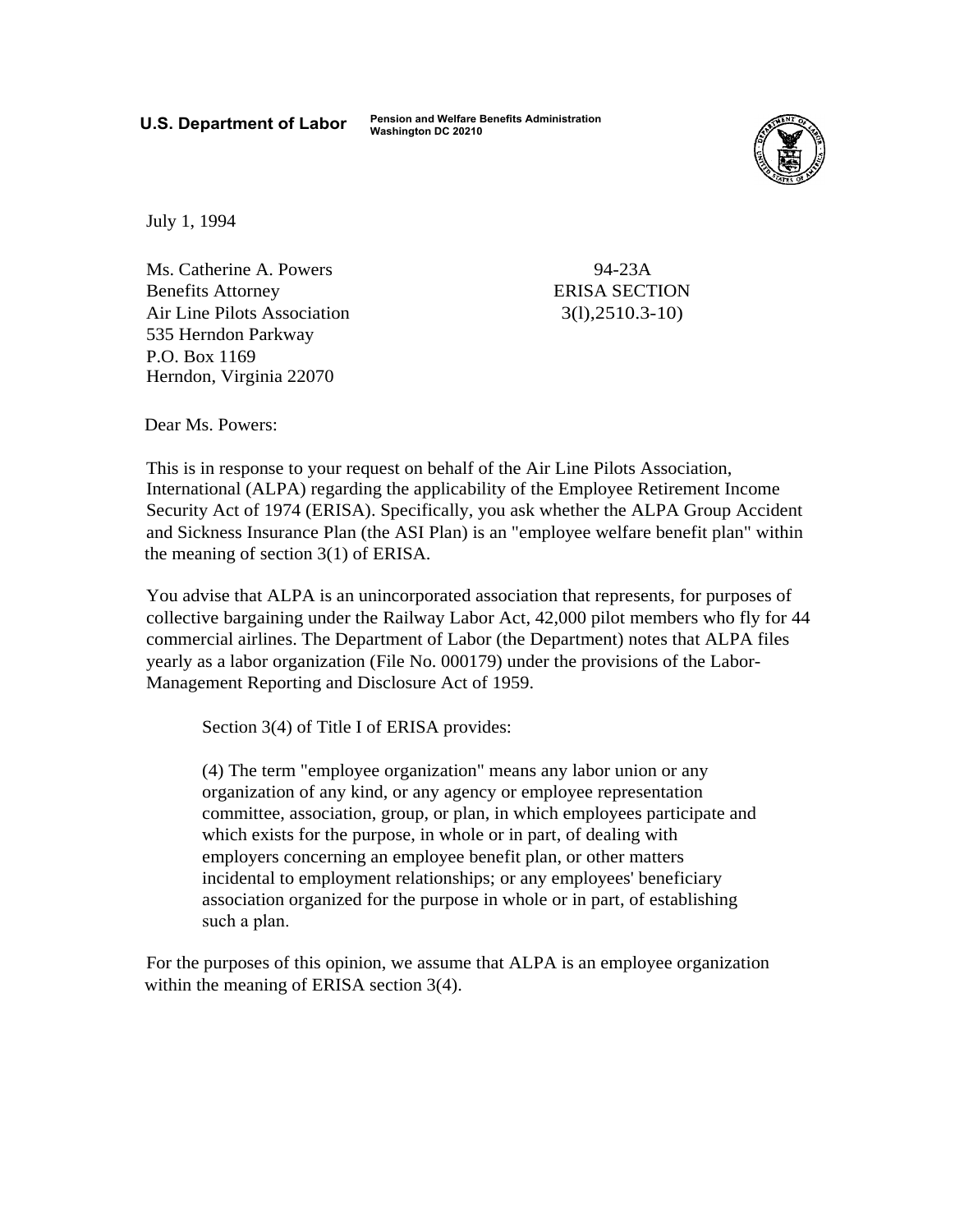You represent that the ASI Plan was established in 1985 to provide medical insurance to ALPA members whose employer-sponsored group medical insurance terminates as a result of bankruptcy, cessation of business, strike, work stoppage, or furlough. The group insurance under the ASI Plan is held in ALPA's name. You state that ALPA makes suggestions to the insurer that provides the medical insurance under the ASI Plan regarding the design and plan structure of the ASI Plan and that "[a]fter considering [ALPA's] input on plan design and structure, along with plan experience and market competition, the insurer sets the premium rates on an actuarial basis."

You further represent that when members incur a loss of employer-sponsored insurance coverage due to one of the specified events mentioned above, ALPA provides the members information regarding the ASI Plan, including a copy of an ASI Plan brochure. The ASI Plan brochure that is provided to such members refers to the ASI Plan as the "ALPA Group Major Medical Insurance Plan" and "ALPA-sponsored Insurance."

You also represent that participation in the ASI Plan is voluntary. ALPA members who choose to enroll in the ASI Plan are billed for premiums by ALPA on a monthly basis. ALPA forwards the premium payments to the insurer. In addition to forwarding members' premiums, you state that ALPA pays the insurer twenty-five cents per month for each active member of ALPA in good standing to create a "claims fluctuation reserve."[1](#page-4-0) 

Payment of the "claims fluctuation reserve" is required by the insurance contract between ALPA and the insurer. The contract states that the premium due is the aggregate of a "Deposit Premium" and the Individual Premium charges due from the members and that the Deposit Premium to be paid by ALPA is the sum of a "Minimum Deposit Premium" and any "Special Deposit Premiums" deemed necessary by the insurer to recoup losses in the years in which there is an experience deficit. The Minimum Deposit Premium to be paid by ALPA is the twenty-five cents that is paid per month by ALPA to the insurer on behalf of applicable ALPA members. The insurer reserves the right under the contract to change the Deposit Premium and the Individual Premiums as of any premium due date if proper notice of such change is given to ALPA.

Section 3(1) of Title I of ERISA defines the term "employee welfare benefit plan" to include:

[A]ny plan, fund, or program which was heretofore or is hereafter established or maintained by an employer or by an employee organization, or by both, to the extent that such plan, fund, or program was established or is maintained for the purpose of providing for its participants or their beneficiaries, through the purchase of insurance or otherwise, (A) medical, surgical, or hospital care or benefits, or benefits in the event of sickness, accident, disability, death or unemployment, or vacation benefits, apprenticeship or other training programs, or day care centers, scholarship funds, or prepaid legal services, or (B) any benefit described in section 302(c) of the Labor Management Relations Act, 1947 [29 USCS section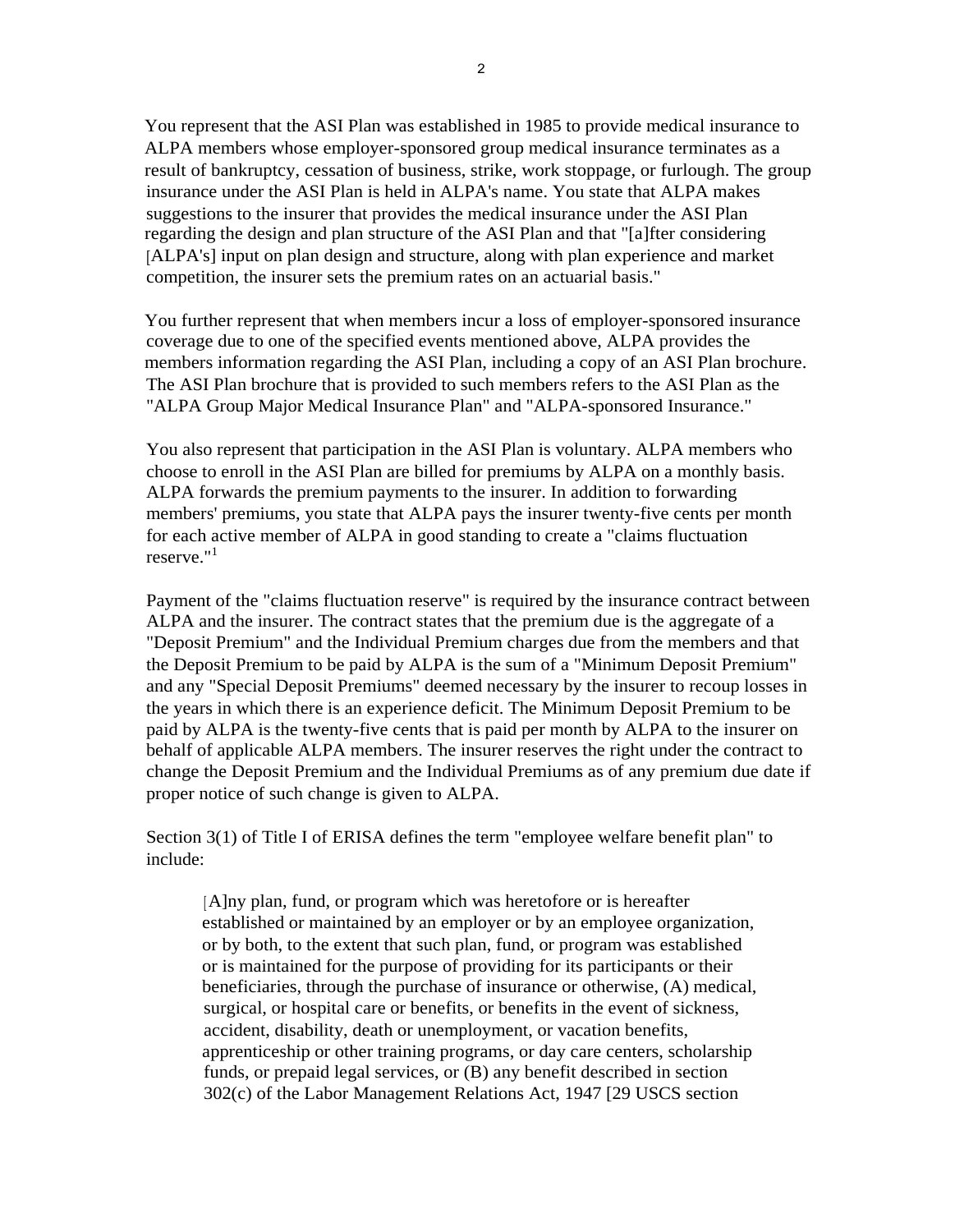186(c)] (other than pensions on retirement or death, and insurance to provide such pensions).

Although the ASI Plan provides a benefit that is specified in ERISA section 3(1), in order to be an employee welfare benefit plan, it must also, among other criteria, be established or maintained by an employer or an employee organization, within the meaning of section 3(1). You assert that ALPA does not establish or maintain the ASI Plan because the program meets the requirements for a group insurance program set forth in regulations of the Department at 29 C.F.R. section 2510.3-1(j). Regulation section 2510.3-1(j) describes certain group or group-type insurance programs in which the involvement of the employer or employee organization in the operations of the program is so minimal that such involvement does not constitute establishment or maintenance of the arrangement for purposes of ERISA section 3(1). Thus, the issue presented in this case is whether the ASI Plan is a group insurance program as described in regulation section 2510.3-1(j) and therefore not an "employee welfare benefit plan" within the meaning of ERISA section 3(1).

Regulation section 2510.3-1(j) provides:

(j) **Certain group or group-type insurance programs.** For purposes of Title I of the Act and this chapter, the terms "employee welfare benefit plan" and "welfare plan" shall not include a group or group-type insurance program offered by an insurer to employees or members of an employee organization, under which

(1) no contributions are made by an employer or employee organization;

(2) participation in the program is completely voluntary for employees or members;

(3) the sole functions of the employer or employee organization with respect to the program are, without endorsing the program, to permit the insurer to publicize the program to employees or members, to collect premiums through payroll deductions or dues checkoffs and to remit them to the insurer; and

(4) the employer or employee organization receives no consideration in the form of cash or otherwise in connection with the program, other than reasonable compensation, excluding any profit, for administrative services actually rendered in connection with payroll deductions or dues checkoffs.

It is the Department's position that a program will be excluded from Title I of ERISA pursuant to regulation section 2510.3-1(j) only if the activities of the employer or employee organization do not exceed any of the limitations set forth in the regulation. In the Department's view, ALPA's involvement in the operations of the ASI Plan, as described below, exceeds certain limitations of regulation section 2510.3-1(j).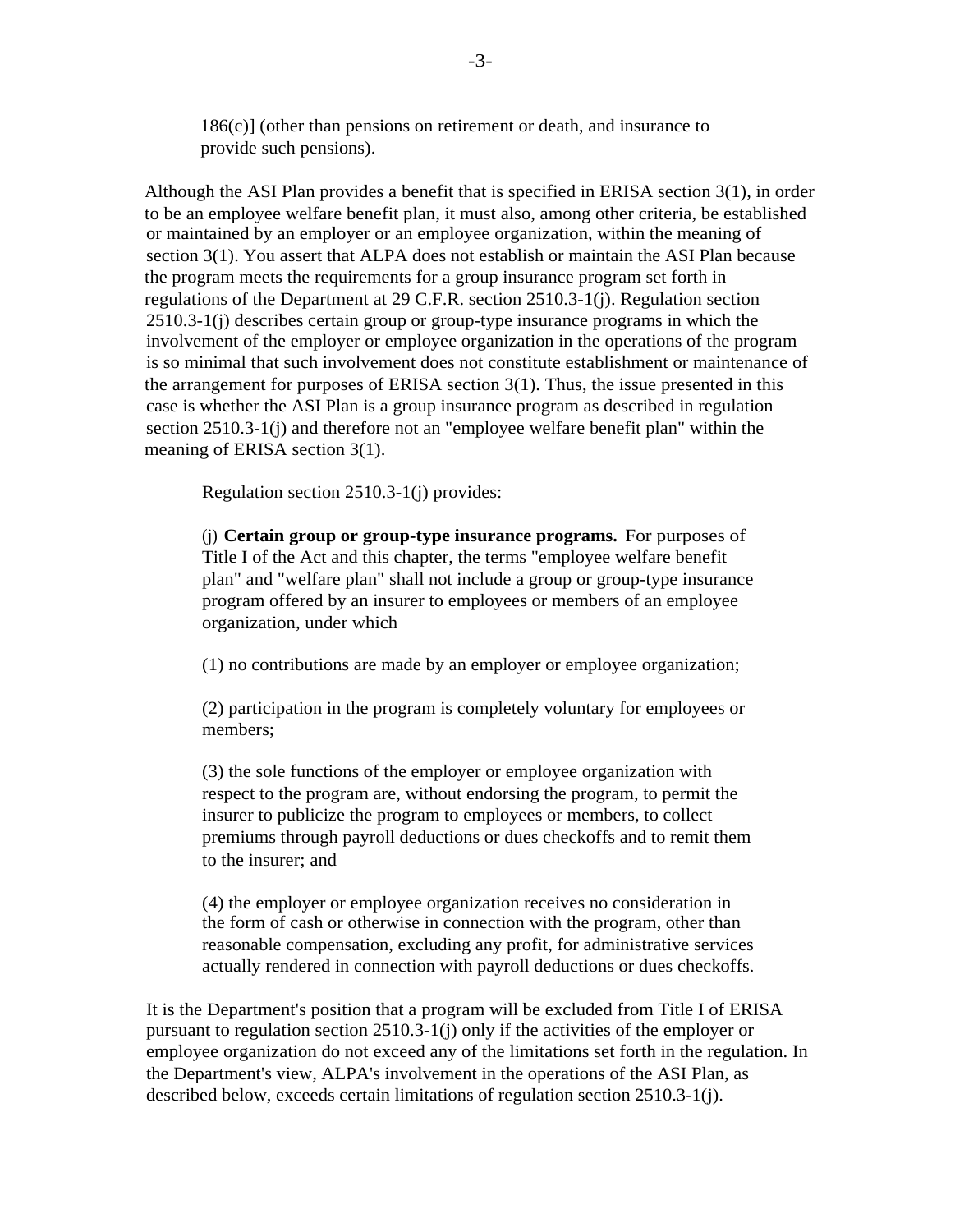First, ALPA endorses the ASI Plan within the meaning of section 2510.3-1(j)(3). An employee organization will be considered to have endorsed a group or group-type insurance program if the employee organization expresses to its members any positive, normative judgment regarding the program. An employer or employee organization may, in the course of permitting an insurer, insurance agent, or insurance broker to market a group or group-type insurance program to its employees or members, facilitate the publicizing and marketing of the program, but only to an extent short of endorsing the program.<sup>[2](#page-4-0)</sup> An endorsement within the meaning of section  $2510.3-1(j)(3)$  occurs if the employee organization urges or encourages member participation in the program or engages in activities that would lead a member reasonably to conclude that the program is part of a benefit arrangement established or maintained by the employee organization.

The brochure that ALPA provides to its members specifically and clearly characterizes the ASI Plan as "ALPA-sponsored Insurance." "ALPA Group Major Medical Insurance Plan" is prominently displayed on the front of the brochure. We view this labeling and packaging as expressions of ALPA's positive, normative judgement regarding the program. An ALPA member, reading this brochure, would reasonably conclude that the program is part of a benefit arrangement established or maintained by ALPA.

Second, ALPA does not comply with the requirement of regulation section 2510.3-1(j)(1) that no contributions be made to the program by the employee organization. ALPA makes contributions to the program by paying to the insurer the amounts, including the twenty-five cents per month for each active member, constituting the "claims fluctuation reserve."

Finally, ALPA's suggestions to the insurer on plan design and structure represent direct involvement in the ASI Plan in excess of that permitted by regulation section 2510.3  $1(j)(3)$ . Regulation section 2510.3-1(j)(3) limits the functions of the employee organization with respect to the program to permitting the insurer to publicize the program to members, collecting premiums through dues checkoffs, and remitting premiums to the insurer.

Therefore, on the basis of the facts, representations, and documents provided, we conclude that ALPA's involvement in the ASI Plan exceeds the minimal and neutral involvement contemplated by ERISA section 2510.3-1(j). It is the opinion of the Department that the ASI Plan is established or maintained by ALPA and that it is an employee welfare benefit plan subject to Title I of ERISA.